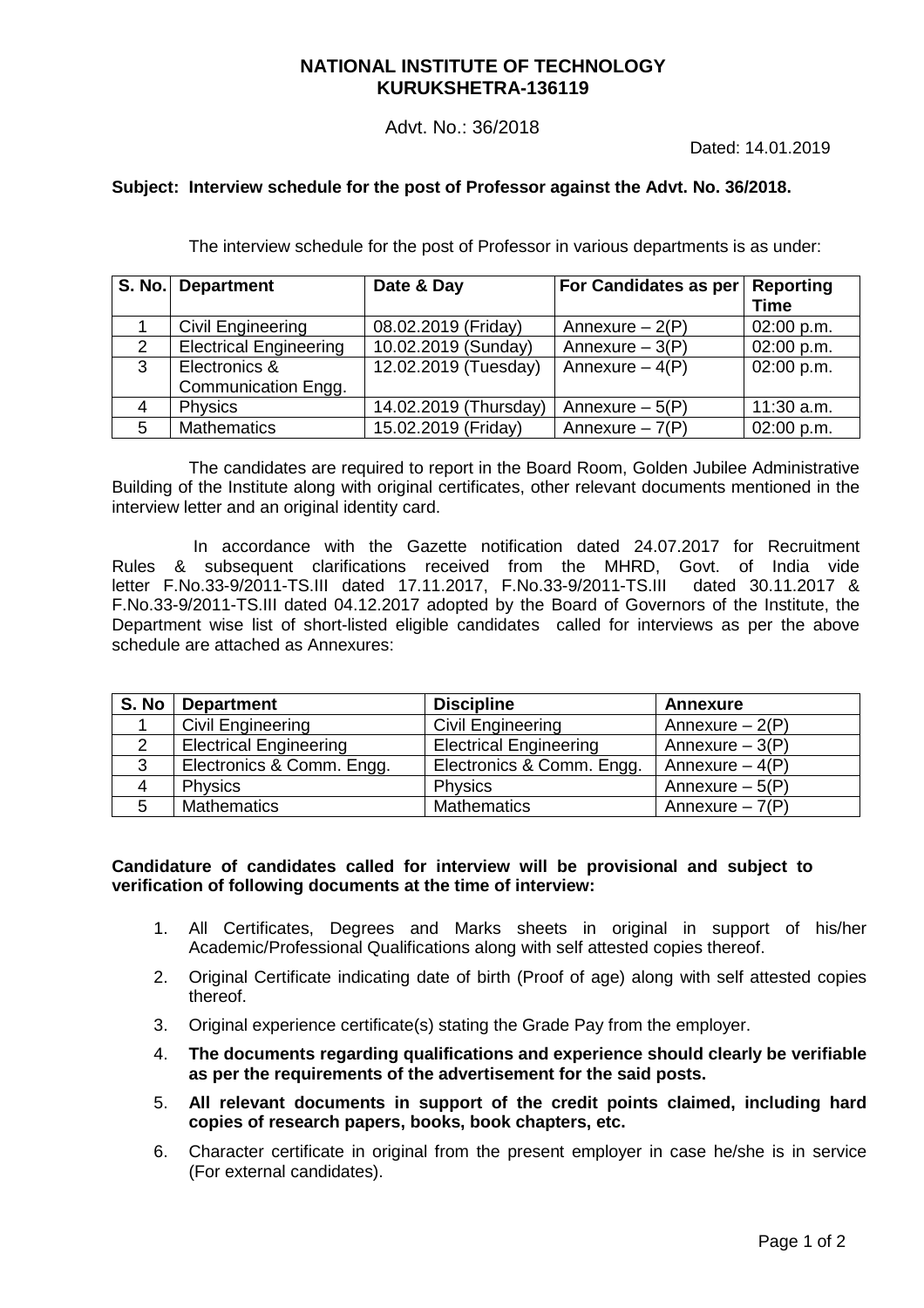Advt. No.: 36/2018

- 7. Last Pay drawn certificate (LPC) and **'No Objection Certificate'** in original from present Employer in respect of candidates who are in employment in Govt./Semi Government/Public Sector Undertakings (For external candidates).
- 8. An original identity card i.e. Voter ID Card/Passport/PAN Card/Driving Licence (DL)/Aadhar Card/Photo ID Card of PSU State/Central Govt. along with self attested copy thereof.

The call letters are being sent to the short-listed eligible candidates through Speed Post.

Any genuine queries regarding the above subject may be emailed at recruitment@nitkkr.ac.in by 21<sup>st</sup> January, 2019.

Registrar Incharge

Enclosures:

- 1. **Annexure 2(P):** List of short listed candidates called for Interview for the recruitment of Professor in the Department of **Civil Engineering.**
- 2. **Annexure 3(P):** List of short listed candidates called for Interview for the recruitment of Professor in the Deptt. of **Electrical Engineering.**
- 3. **Annexure 4(P):** List of short listed candidates called for Interview for the recruitment of Professor in the Deptt. of **Electronics & Comm. Engg.**
- 4. **Annexure 5(P):** List of short listed candidates called for Interview for the recruitment of Professor in the Department of **Physics**.
- 5. **Annexure 7(P):** List of short listed candidates called for Interview for the recruitment of Professor in the Department of **Mathematics**.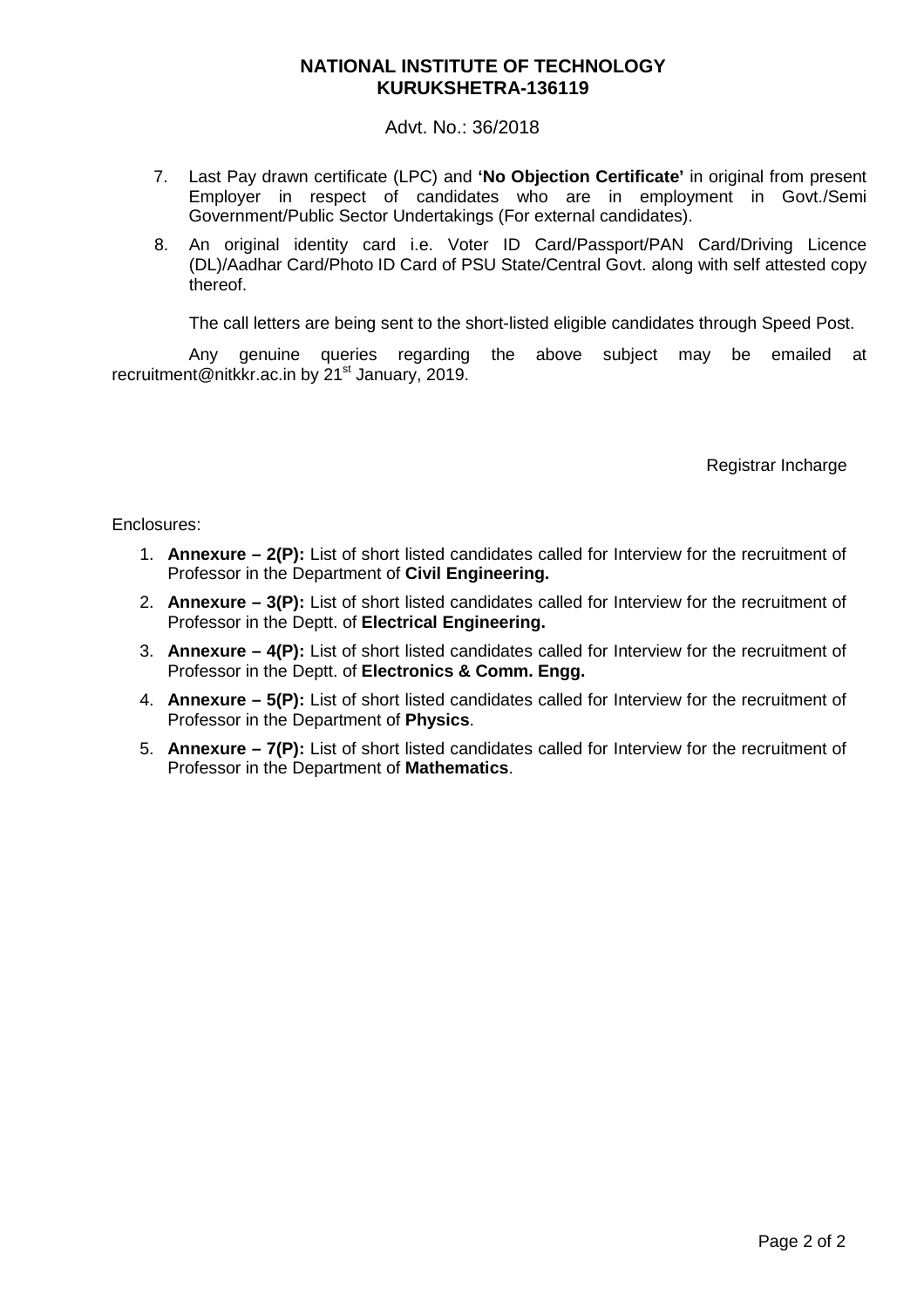Advt. No.: 36/2018

| Department                                         |   | <b>Civil Engineering</b>                                                                                                                                                                                        |
|----------------------------------------------------|---|-----------------------------------------------------------------------------------------------------------------------------------------------------------------------------------------------------------------|
| Name of the Post                                   |   | Professor – AGP of Rs.10,500 (Pre-revised) and<br>revised to level 14A of Pay Matrix as per 7 <sup>th</sup><br><b>CPC</b>                                                                                       |
| No. of Vacancy (tentative)                         | ÷ | <b>NIL</b> (Only the applications of internal faculty<br>members will be considered as per schedule 'E'<br>of NIT Statutes - amended 2017 w.r.t. Gazette of<br>India No.651 dated 24 <sup>th</sup> July, 2017). |
| No. of Applications                                |   | 02                                                                                                                                                                                                              |
| Eligible Applicants short-listed for interview     |   | : 02 (Internal Candidates)                                                                                                                                                                                      |
| Eligible Applicants Not short-listed for interview |   | $:$ Nil                                                                                                                                                                                                         |
| Ineligible Applicants                              |   | : Nil                                                                                                                                                                                                           |

## **List of short listed candidates called for interview**

**Annexure – 2(P)** 

**Date of Interview: 08.02.2019 (Friday)** 

| Sr.<br>No. | Name of the Candidate | <b>Father's Name</b>   |
|------------|-----------------------|------------------------|
|            | Dr. N.K. Tiwari       | Late Kashi Nath Tewari |
|            | Dr. Babita Saini      | Sh. Dalip Singh Saini  |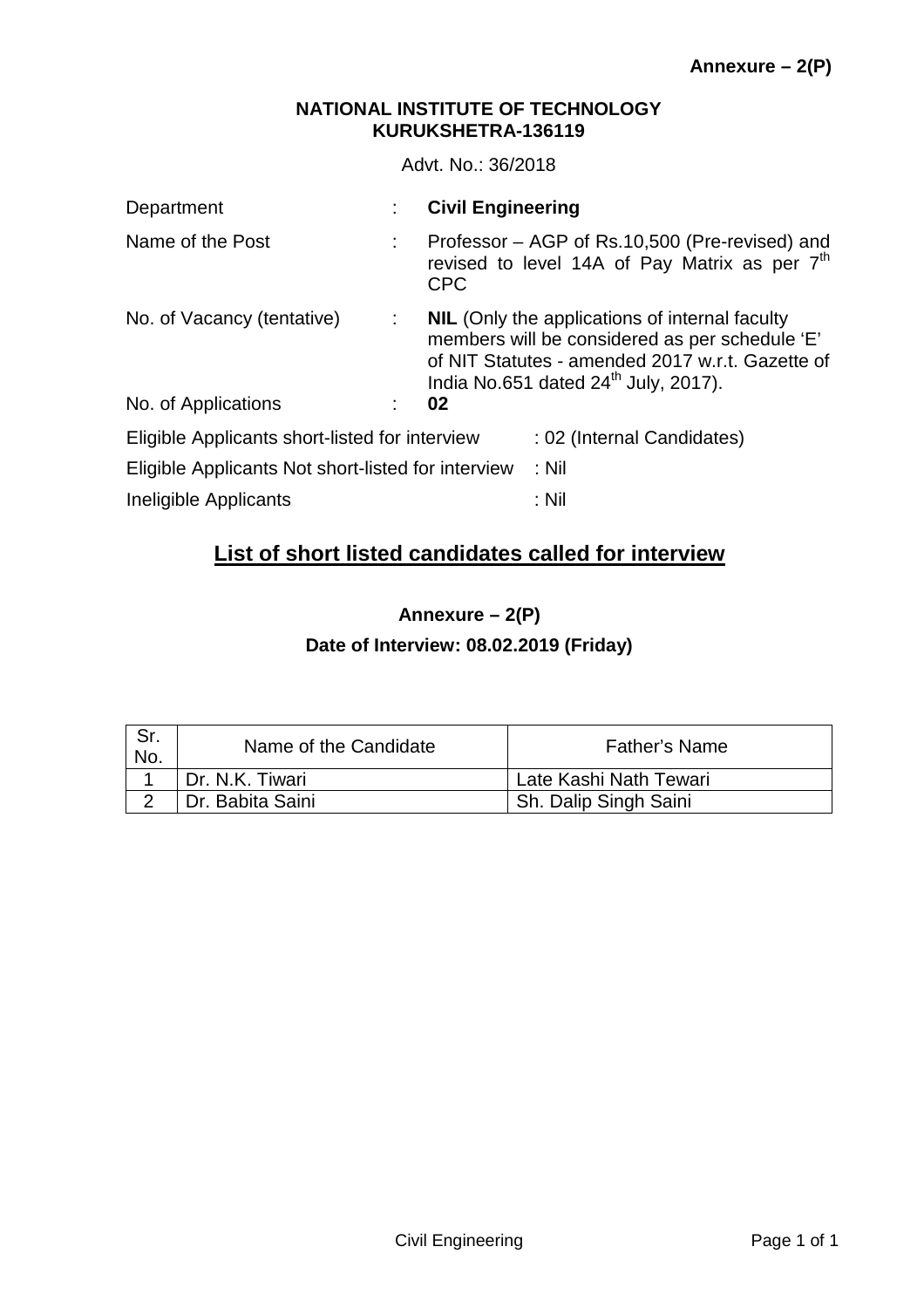Advt. No.: 36/2018

| Department                                         |                                   | <b>Electrical Engineering</b>                                                                                                                                                                                   |
|----------------------------------------------------|-----------------------------------|-----------------------------------------------------------------------------------------------------------------------------------------------------------------------------------------------------------------|
| Name of the Post                                   |                                   | Professor – AGP of Rs.10,500 (Pre-revised) and<br>revised to level 14A of Pay Matrix as per 7 <sup>th</sup><br>CPC.                                                                                             |
| No. of Vacancy (tentative)                         | $\mathcal{L} \subset \mathcal{L}$ | <b>NIL</b> (Only the applications of internal faculty<br>members will be considered as per schedule 'E'<br>of NIT Statutes - amended 2017 w.r.t. Gazette of<br>India No.651 dated $24^{\text{th}}$ July, 2017). |
| No. of Applications                                |                                   | 03                                                                                                                                                                                                              |
| Eligible Applicants short-listed for interview     |                                   | : 03 (internal candidates)                                                                                                                                                                                      |
| Eligible Applicants Not short-listed for interview |                                   | $:$ Nil                                                                                                                                                                                                         |
| Ineligible Applicants                              |                                   | : Nil                                                                                                                                                                                                           |

# **List of short listed candidates called for interview**

**Annexure – 3(P)** 

**Date of Interview: 10.02.2019 (Sunday)** 

| Sr.<br>No. | Name of the Candidate | <b>Father's Name</b>        |
|------------|-----------------------|-----------------------------|
|            | Dr. Monika Mittal     | Sh. V.K. Garg               |
| റ          | Dr. Saurabh Chanana   | Late Sh. Munshi Lal Chanana |
| າ          | Dr. Shelly Vadhera    | Late Sh. Sudharshan Mehta   |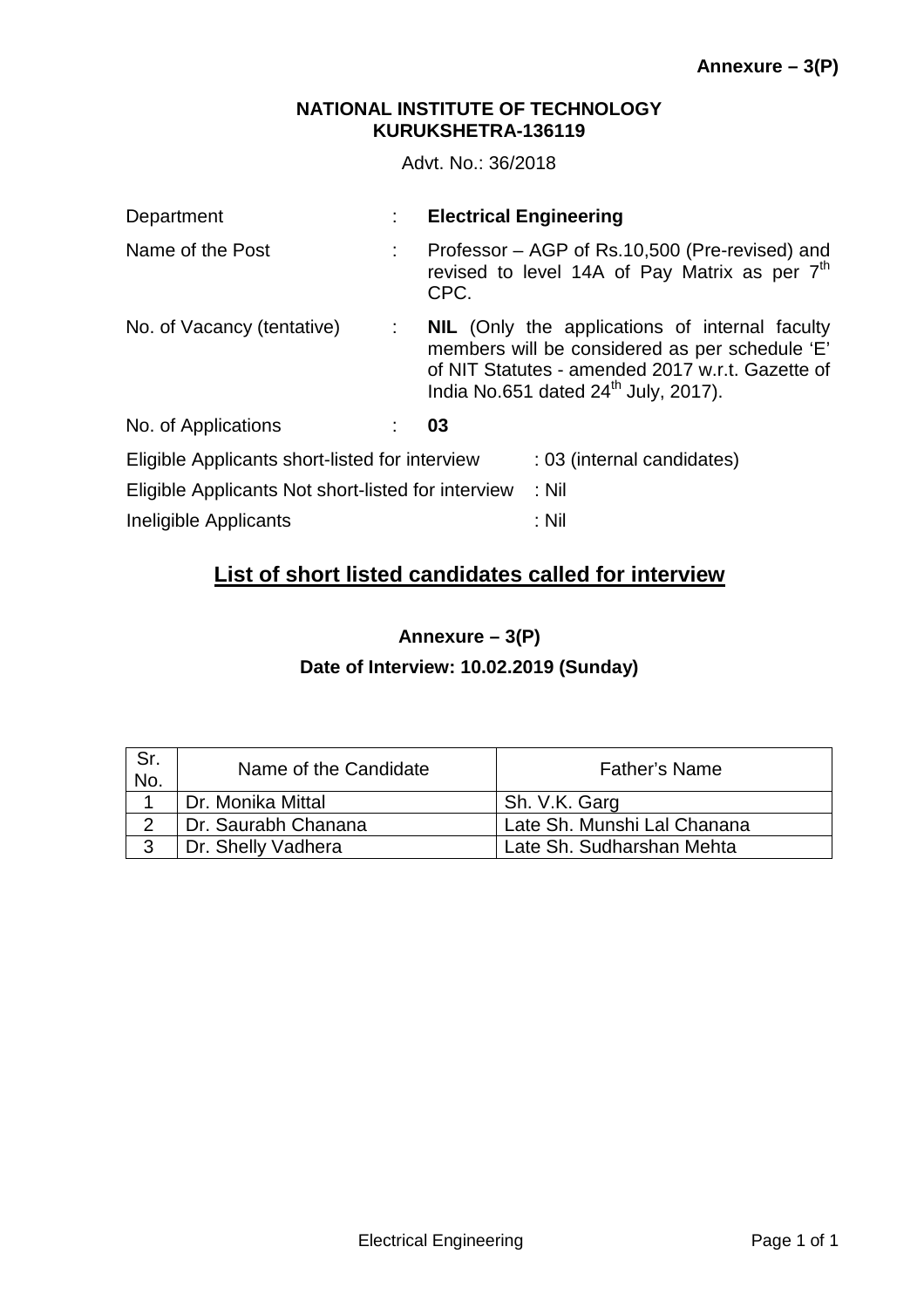Advt. No.: 36/2018

| Department                                         | <b>Electronics &amp; Communication Engineering</b>                                                                                                                                                              |
|----------------------------------------------------|-----------------------------------------------------------------------------------------------------------------------------------------------------------------------------------------------------------------|
| Name of the Post                                   | Professor - AGP of Rs.10,500 (Pre-revised) and<br>revised to level 14A of Pay Matrix as per 7 <sup>th</sup><br>CPC.                                                                                             |
| No. of Vacancy (tentative)<br>÷.                   | <b>NIL</b> (Only the applications of internal faculty<br>members will be considered as per schedule 'E' of<br>NIT Statutes - amended 2017 w.r.t. Gazette of India<br>No.651 dated 24 <sup>th</sup> July, 2017). |
| No. of Application                                 | 02                                                                                                                                                                                                              |
| Eligible Applicants short-listed for interview     | : 02 (internal candidates)                                                                                                                                                                                      |
| Eligible Applicants Not short-listed for interview | $:$ Nil                                                                                                                                                                                                         |
| Ineligible Applicants                              | $:$ Nil                                                                                                                                                                                                         |

## **List of short listed candidates called for interview**

**Annexure – 4(P)** 

### **Date of Interview: 12.02.2019 (Tuesday)**

| Sr.<br>No. | Name of the Candidate | <b>Father's Name</b>       |
|------------|-----------------------|----------------------------|
|            | Dr. Vikas Mittal      | Sh. H.C. Mittal            |
|            | Dr. N.P. Singh        | Late Sh. Jai Narayan Singh |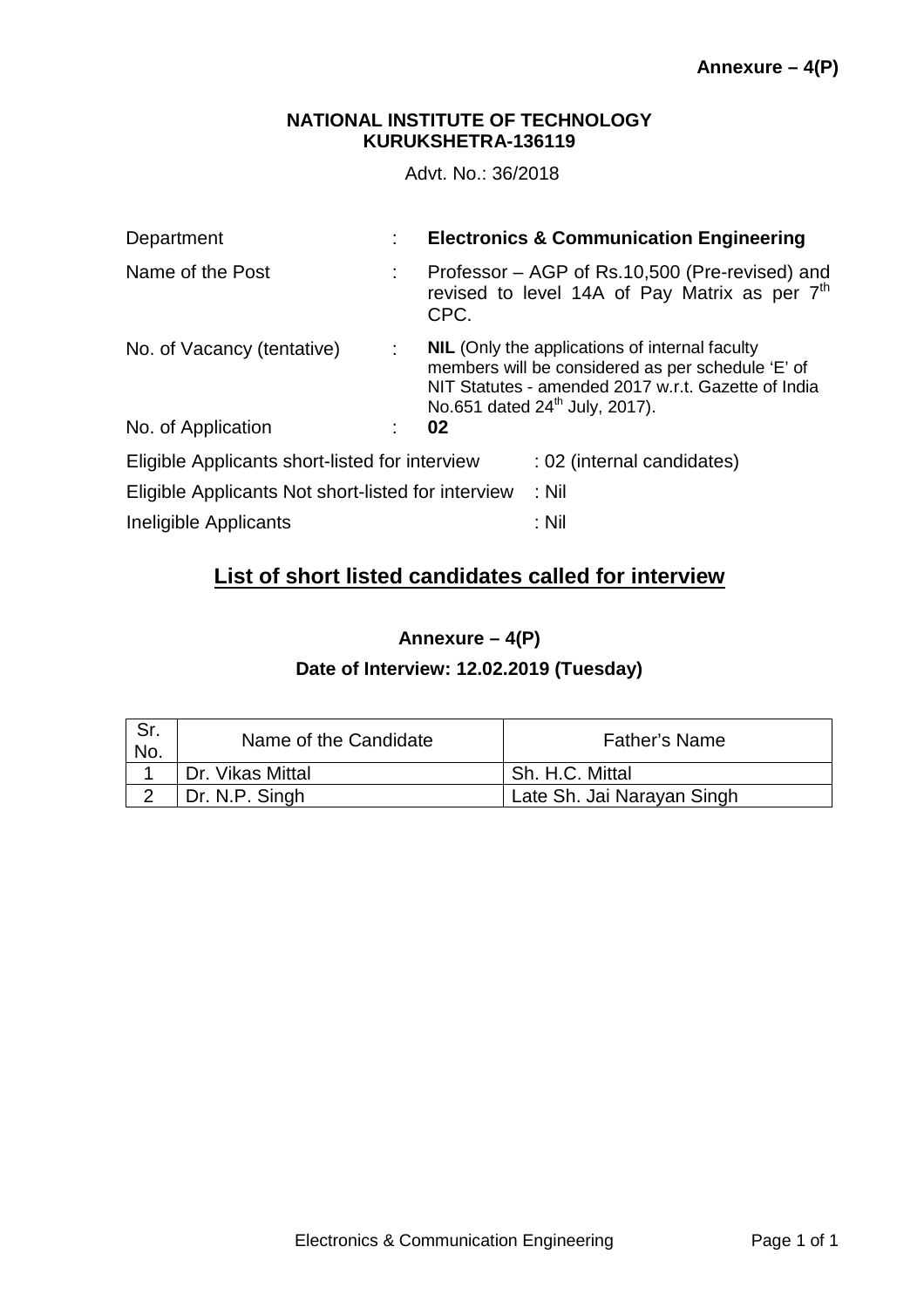Advt. No.: 36/2018

| Department                                         |    | <b>Physics</b>                                                                                                                                                                                                  |
|----------------------------------------------------|----|-----------------------------------------------------------------------------------------------------------------------------------------------------------------------------------------------------------------|
| Name of the Post                                   |    | Professor – AGP of Rs.10,500 (Pre-revised) and<br>revised to level 14A of Pay Matrix as per 7 <sup>th</sup><br>CPC.                                                                                             |
| No. of Vacancy (tentative)                         | ÷. | <b>NIL</b> (Only the applications of internal faculty<br>members will be considered as per schedule 'E' of<br>NIT Statutes - amended 2017 w.r.t. Gazette of India<br>No.651 dated 24 <sup>th</sup> July, 2017). |
| No. of Application                                 |    | 01                                                                                                                                                                                                              |
| Eligible Applicants short-listed for interview     |    | : 01 (internal candidate)                                                                                                                                                                                       |
| Eligible Applicants Not short-listed for interview |    | $:$ Nil                                                                                                                                                                                                         |
| Ineligible Applicants                              |    | :Nil                                                                                                                                                                                                            |

# **List of short listed candidates called for interview**

**Date of Interview: 14.02.2019 (Thursday)** 

| No. | Name of the Candidate | <b>Father's Name</b> |
|-----|-----------------------|----------------------|
|     | Dr. Rishi Pal Chauhan | Late Sh. Karam Singh |